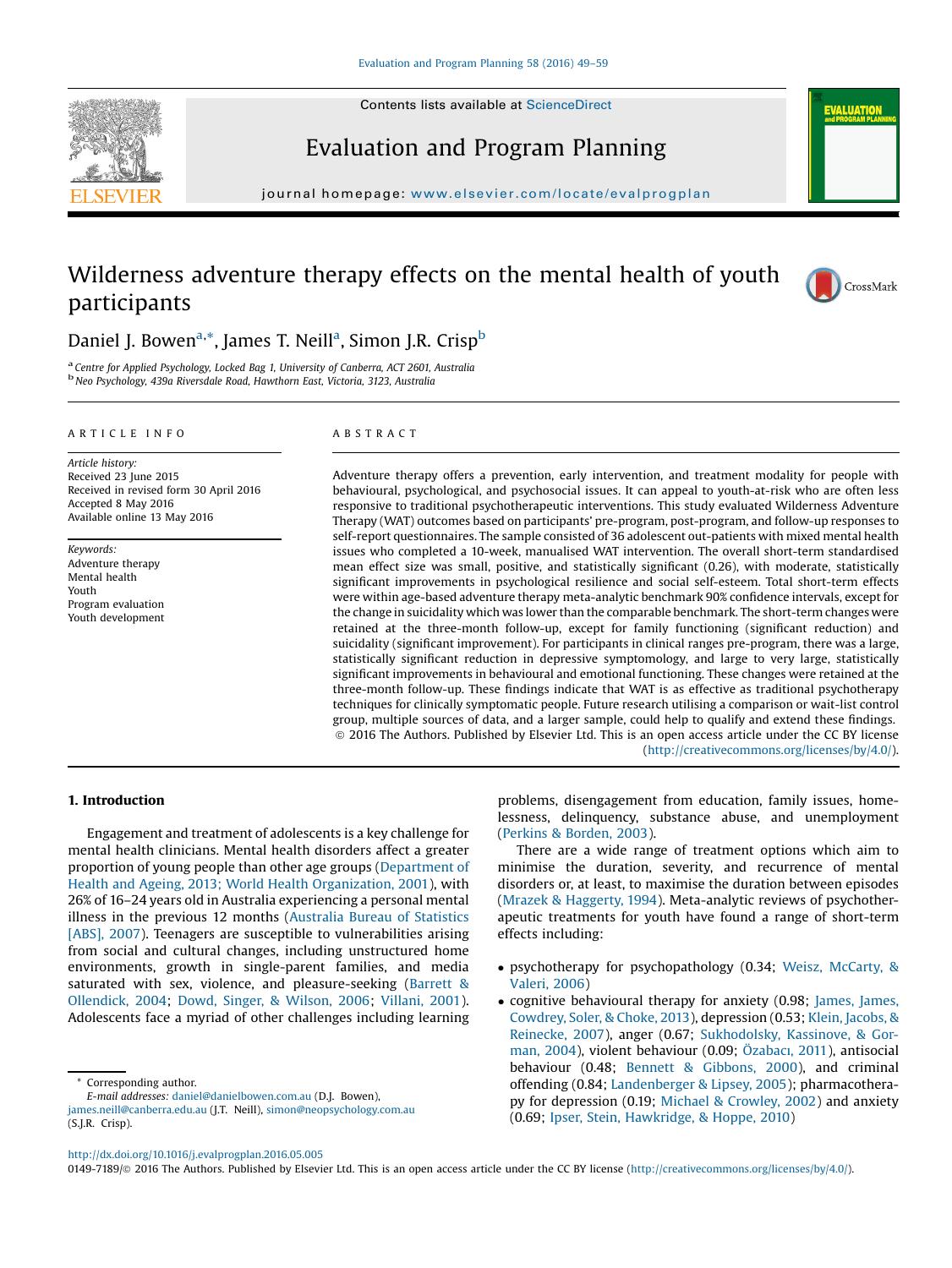- multi-systemic therapy for antisocial behaviour and psychiatric symptoms (0.55; Curtis, Ronan, & [Borduin,](#page-9-0) 2004)
- rational emotive therapy for anxiety (0.48), disruptive behaviours (1.15), and self-concept (0.38; [Gonzalez](#page-10-0) et al., 2004)
- family-based crime prevention programs for offending outcomes (0.22), delinquency outcomes (0.32), and antisocial behaviour outcomes (0.20; [Farrington](#page-9-0) & Welsh, 2003)
- residential treatment programs for internalising problem behaviour (0.45) and externalising problem behaviour (0.60; Knorth, Harder, [Zandberg,](#page-10-0) & Kendrick, 2008)
- art therapy for anxiety (0.49; [Campbell,](#page-9-0) 2010) and music therapy for mental illness (0.53; [Gitman,](#page-9-0) 2009) and psychopathology (0.61; Gold, Voracek, & [Wigram,](#page-10-0) 2004).

Although there are a wide range of treatment options, most interventions for teenagers are based on approaches which were originally developed for adults (Crisp, 1997; [Rutter](#page-9-0) et al., 2008). However, adolescents' needs differ substantially from adults' needs (Rutter & [Taylor,](#page-10-0) 2005). Teenagers who have mental health issues are often hesitant to seek help and can be difficult to engage in traditional treatment modalities [\(Rickwood,](#page-10-0) Deane, & Wilson, [2007](#page-10-0)). Therapeutic approaches for teenagers should be developed with an understanding of adolescent developmental needs in order to address mental health problems in a way that decreases stigma and promotes growth in fundamental domains of competency and performance, responsibility, judgement, social orientation, motivation, and identity [\(Crisp,](#page-9-0) 2014). Teenagers can benefit from modulated exposure to risk, stress, and precipitants of mental health problems, thereby increasing resiliency and developing protective strategies against future problems (Crisp, 1997; [Rutter](#page-9-0) et al., [2008](#page-9-0)). Adventure therapy is one such option to address atrisk teenagers' mental health problems (Schell, [Cotton,](#page-10-0) & [Luxmoore,](#page-10-0) 2012; Tucker, [Javorski,](#page-10-0) Tracy, & Beale, 2012).

#### 1.1. Adventure therapy

Adventure therapy uses experiential learning activities in outdoor environments for assessment and intervention at an individual and group level, in order to effect psychological and/or behavioural therapeutic change (Gass, Gillis, & [Russell,](#page-9-0) 2012; Norton, [Carpenter,](#page-10-0) & Pryor, 2015). Adventure therapy utilises an eclectic therapeutic approach, drawing on aspects of cognitivebehavioural, systemic, existential, psychodynamic, and occupational therapy (Association for [Experiential](#page-9-0) Education, 2012). Adventure therapy may be used as a form of brief intervention or embedded in a broader case management approach. Adventure therapy empowers participants by providing fun and engaging activities that involve real obstacles which, although often appearing to be impossible to overcome, are attainable. Activities are sequenced for success in order to provide participants with a sense of self-efficacy and mastery. Adventure therapy activities can include problem-solving activities, ropes challenge courses, outdoor adventure activities (such as rock climbing, abseiling, rafting, caving, and bushwalking), and extended overnight expeditions involving backpacking, canoeing and rafting, skitouring and/or snow camping. Meanings derived from participating in adventure therapy programs are intended to be incorporated back into the participant's individual and social world.

Although a relatively small field, research to date has shown adventure therapy to be effective in treating a range of behavioural and mental health problems. A recent meta-analysis of 197 studies of adventure therapy program outcomes ([Bowen](#page-9-0) & Neill, 2013a) found that adventure therapy is moderately effective in facilitating positive short-term change in psychological, behavioural, emotional, and interpersonal domains and that these changes appear to be maintained in the longer term. The overall short-term adventure therapy standardised mean effect size (ES) was moderately positive and statistically significant ( $g = 0.47$ ,  $p < 0.05$ ), and larger than for alternative treatment (0.14) and no treatment (0.08) comparison groups. In this meta-analysis, adventure therapy participants also reported small, positive, and not statistically significant change during the lead-up period (0.09) and maintenance of the moderately positive short-term improvements during the follow-up period (0.03). Of the eight major outcome categories, clinical outcomes (e.g., anxiety, depression, emotional stability, locus of control, resilience) had the highest ES (0.50). The only significant moderator was participant age. An ES of approximately 0.5 is recommended as a benchmark for adventure therapy programs, ESs between 0.3 and 0.5 are more typical of programs for 9–17 year olds and ESs between 0.5 and 0.7 are more typical of participants aged 18 years and over (see [Bowen](#page-9-0) & Neill, [2013b](#page-9-0) for specific outcomes by age). Despite these promising results, there is a lack of well-established adventure therapy models that are supported by rigorous evaluations of their effectiveness ([Newes,](#page-10-0) 2000).

#### 1.2. Wilderness adventure therapy

Wilderness Adventure Therapy $\mathcal{B}$  (WAT) is a clinical psychology treatment model developed by Simon Crisp [\(Crisp,](#page-9-0) 1997, 1998; Crisp, [Noblet,](#page-9-0) & Hinch, 2004). The WAT model is based on principles of best practice service design and includes a systemic framework and theoretical paradigm, client psychological assessment, intake processes and treatment planning, group composition, psychological safety procedures, therapeutic group procedures, monitoring of client outcomes, therapist skill training, management of ethical issues, and research evaluation ([Crisp, 1997,](#page-9-0) [1998](#page-9-0)). The WAT model emphasises development of socialemotional competencies and coping skills through group-based adventure experiences that are facilitated by a psychologist. The WAT model has undergone three phases of development [\(Crisp](#page-9-0) & [Hinch,](#page-9-0) 2004):

- 1. 1992–2000: WAT was designed as a multi-systemic, group therapy intervention to treat adolescents with severe psychological, behavioural and psychiatric problems (Crisp & O'Donnell,1998). It was developed in 1992 as a component of a clinical adolescent day-program at the Austin Health, Child and Adolescent Mental Health Service, Melbourne, Victoria, Australia (CAMHS; Crisp, O'Donnell, [Kingston,](#page-9-0) Poot, & Thomas, [2000\)](#page-9-0). Between 1992 and 1996, 115 adolescents completed the program [\(Kingston,](#page-10-0) Poot, & Thomas, 1997).
- 2. 2000–2001: A WAT program was provided as a "stand-alone" out-patient treatment at the Barwon Health Adolescent Mental Health Service, Geelong, Victoria, Australia ([Crisp,](#page-9-0) 2003) targeting a broad range of adolescent out-patients and their parents who required more intensive out-patient treatment than traditional approaches [\(Crisp](#page-9-0) et al., 2004). Six programs during 2000 and 2001 were conducted, with 39 adolescents completing the WAT treatment.
- 3. 2001–2003: WAT programs were implemented at the Inner East Community Health Service, Melbourne, Victoria, Australia, to work with local government high schools and community youth and family agencies and to provide early intervention, prevention and treat psychological, behavioural, and family-based problems in adolescents before they required referral to a clinical service (Crisp et al., [2004\)](#page-9-0). Nine WAT programs were implemented in this phase, with 36 adolescents completing the WAT treatment: two early intervention programs involved Year 9 and 10 students at risk of educational non-completion or school failure, one program was for families with one or more adolescent child who had experienced substantial domestic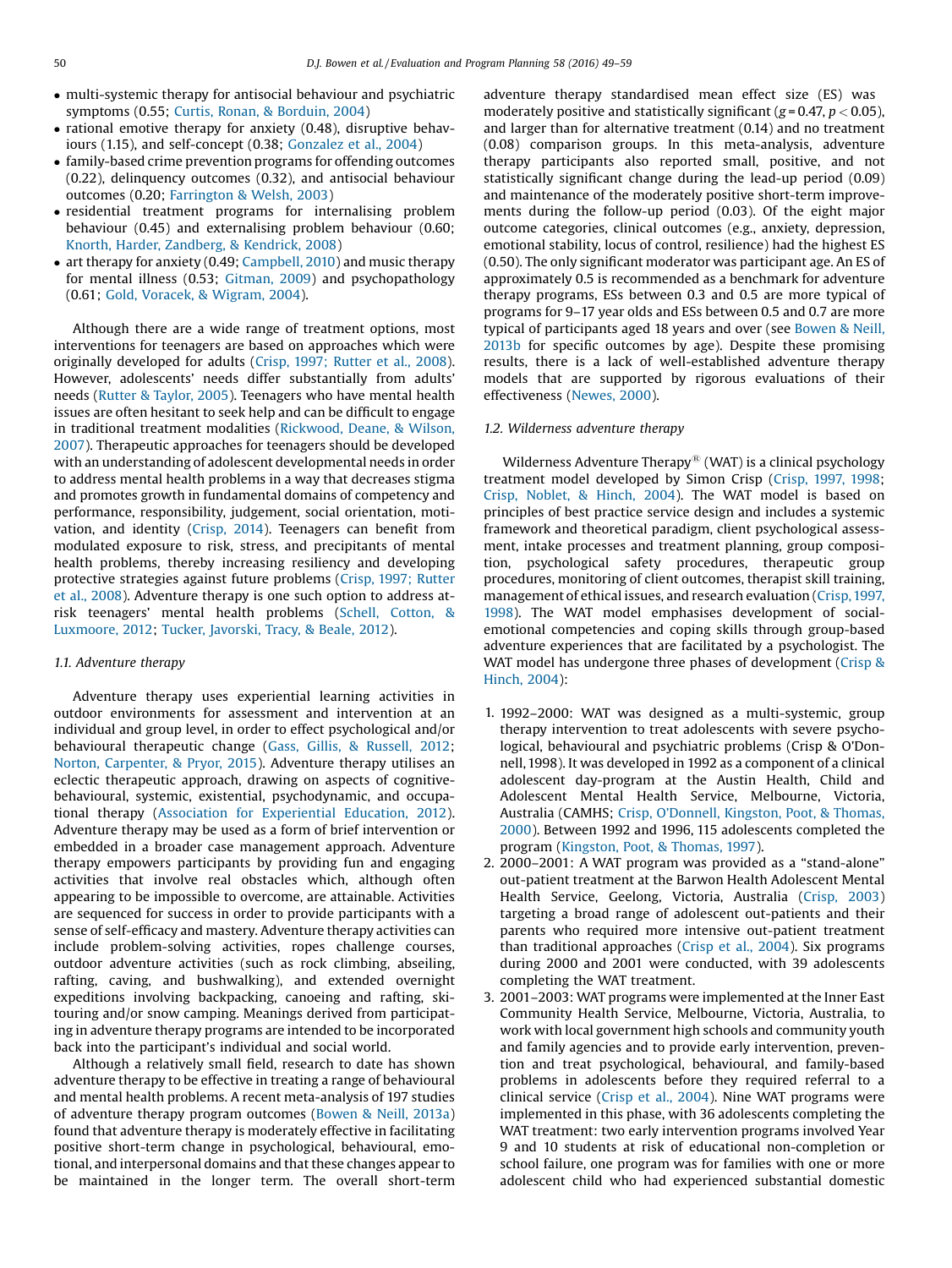violence that significantly affected the adolescent and family's ability to function, one program was for female adolescents who had experienced sexual assault, one program was for female adolescents who had significant body image issues or who were in the early stages of an eating disorder, two programs were conducted for families with adolescents in the early stages of known or suspected substance abuse, and two programs involved families with adolescents who had evidence of significant disruption to parent-adolescent attachment [\(Crisp](#page-9-0) et al., [2004](#page-9-0)). Since 2003, other WAT programs have been conducted in independent and government schools as community and early-intervention programs.

The WAT intervention is a 10-week, manualised, part-time program, which is typically facilitated by three WAT practitioners for six to eight participants. The manual (Crisp et al., [2004](#page-9-0)) includes protocol about how to implement the program for different target groups, including early intervention at-risk clients, community counselling where clients have already sought help and WAT is part of on-going case management, and clinical treatment that may be part of a multi-pronged approach within a comprehensive range of clinical services.

The WAT program has four components [\(Crisp](#page-9-0) et al., 2004). Intake (Week 1) includes screening, assessment, engagement, orientation, and negotiation of client goals. Treatment(Weeks 2–9) involves seven day-based adventure activities (e.g., bushwalking, abseiling, cross country skiing, and white water rafting), a two-day overnight training expedition, and a five-day expedition. Parents, teachers, and support workers also participate in up to eight weekly indoor adventurous problem-solving activities incorporated within group therapy sessions. Termination (Week 10) includes a review of goals and unresolved needs/issues, identification of post-treatment goals and strategies, and enlisting of psycho-social supports. Follow-up includes liaison with other agencies, group reunion, and school or placement outreach follow-up. A sample program structure is included in Table 1.

There have been several previous evaluations of WAT programs (Crisp, 2003; Crisp & [Aunger,](#page-9-0) 1998; Crisp & Hinch, 2004; Crisp & Noblet, 2001; Crisp et al., 2004; Crisp & [O'Donnell,](#page-9-0) 1998; Kingston et al., [1997\)](#page-9-0). An evaluation of 101 clients during Phase 1 found statistically significant improvements in self-reported difficulties with social, attentional, and attitudinal problems, self-esteem, and task leadership skills ([Kingston](#page-10-0) et al., 1997). There were nonsignificant improvements in sociability, appearance, family, school, emotions, parents, and crisis problems, achievement motivation, emotional control, social competence, time management, withdrawal, anxiety/depression, use of some coping strategies (e.g., self-blame, social action, ignoring, keeping problems secret, and relaxation), social supports, physical recreation, and hard work ([Kingston](#page-10-0) et al., 1997). In addition, there were non-significant increases in not coping and somatic problems.

A case study of a 15-year-old girl(Susan) with psychological and social problems, who completed WAT during Phase 1, was provided by Crisp and [Aunger](#page-9-0) (1998). Upon program completion, Susan showed increased self-confidence, personal insight, assertiveness, sociality, and clarity of future plans. At the two-week follow-up, Susan had returned to mainstream schooling with perfect attendance and psychometric evaluation showed an increase in coping skills, a reduction in reported emotional problems, and a slight increase in self-esteem. At the six-month follow-up, Susan was continuing to attend school full-time and was involved in a range of extra-curricular activities. Crisp and O'[Donnell](#page-9-0) (1998) presented three other case vignettes of participants who completed WAT programs. Reported outcomes included an increased sense of hope, perseverance, problem-solving, self-sufficiency, willingness to access support, and returning to school.

# Table 1

Example WAT program structure.

| Week           | Activity                                       |
|----------------|------------------------------------------------|
| $-4$           | Appraisal of referrals                         |
| $-3$           | Contacts parents                               |
| $-2$           | Parent and student information session         |
|                | Student interviews                             |
| $-1$           | Teacher information session                    |
| 1              | Student introduction group                     |
|                | Teacher and parent introduction session        |
|                | Day activity: Peak ascent                      |
| $\overline{2}$ | Student group                                  |
|                | Student, teacher and parent session            |
|                | Day activity: Cross-country skiing             |
| 3              | Student group                                  |
|                | Overnight expedition                           |
| 4              | Student group                                  |
|                | Teacher and parent session                     |
|                | Day activity: Rock climbing and abseiling      |
| 5              | Student group                                  |
|                | Parent session                                 |
|                | Day activity: Caving                           |
| 6              | Student group                                  |
|                | Parent session                                 |
|                | Day activity: Initiative course                |
| 7              | Student group                                  |
|                | Parent session                                 |
|                | Day activity: Preparation for major expedition |
| 8              | Major Expedition: Coastal wilderness hike      |
| 9              | Student group                                  |
|                | Parent, student and teacher day: Rafting       |
| 10             | Student group                                  |
|                | Teacher and parent session                     |
|                | Graduation                                     |
| $11+$          | Handover to Teachers/Review                    |
|                | Reunion/Follow-up                              |

An evaluation of WAT during Phase 1 ( $n = 75$ ) found that posttreatment levels of symptoms were reduced but the differences were not statistically significant. However, at a five-year follow-up mental health symptoms and the frequency of non-productive coping had significantly reduced.

Outcomes for 36 WAT Phase 2 participants were evaluated by Crisp and Hinch [\(2004\)](#page-9-0). Overall results indicated a statistically and clinically significant reduction in mental illness symptoms (from clinical levels to non-clinical levels following the WAT intervention) which remained at three-month and two-year follow-ups. Furthermore, there were statistically significant improvements in general and social self-esteem following treatment, with nonsignificant improvements in life-threatening attitudes, productive and non-productive coping, social competence, school functioning, psychological resilience, and family relationships.

Crisp and [Noblet](#page-9-0) (2001) evaluated a Phase 3 WAT program for eight clients who were at risk of school failure and experiencing mental health problems. Results indicated clinically significant improvements in mental health, behaviour problems, and lifethreatening attitudes (i.e., future high-risk behaviour). Nonsignificant improvements were evident for expectation of receiving help and increased connectedness to, and trust in, peers, communication, and overall functioning.

Program evaluation results for 36 clients from six WAT Phase 3 programs who were identified as showing risk factors including school failure, poor body image and eating problems, substance abuse, being victims of sexual abuse or assault, and/or family dysfunction indicated a statistically and clinically significant reduction in mental illness symptoms which remained at follow-up (3 months later) (Crisp et al., [2004](#page-9-0)). Furthermore, there were statistically significant improvements in general and social self-esteem following treatment, and school self-esteem showed a delayed statistically significant improvement at follow-up. There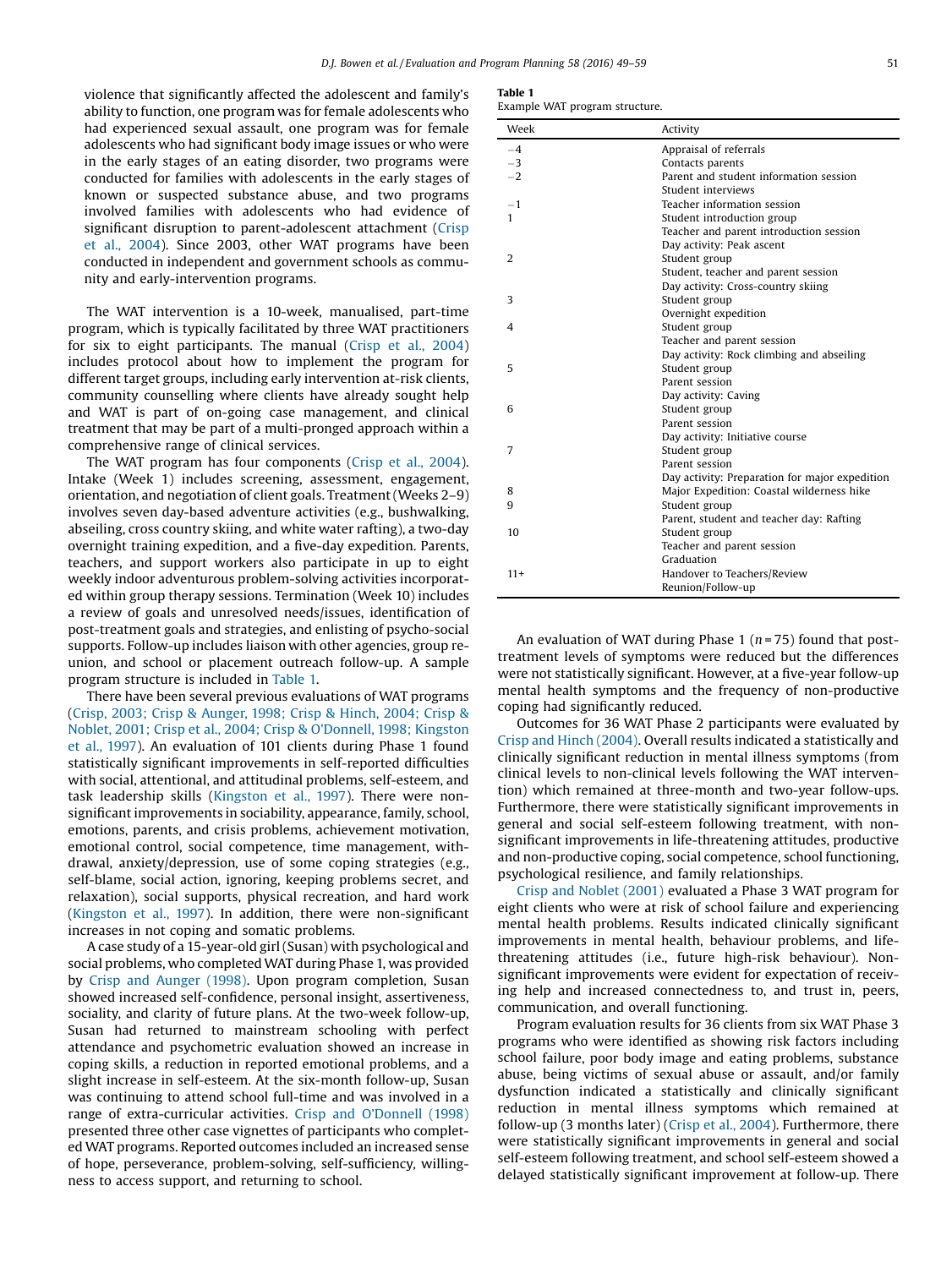were also non-statistically significant improvements in lifethreatening attitudes, productive and non-productive coping, social competence and school functioning, psychological resilience, and family relationships.

Therapeutic programs for youth that utilise innovative and nontraditional approaches often do so in isolation and with limited knowledge about how to maximise their effect. A critical task for adventure therapy program developers, and for advancing the adventure therapy movement as a whole, is the use of high quality program design along with research and evaluation. Although WAT Phase 1–3 programs have been evaluated, the data should be independently analysed by non-program staff, expressed as effect sizes and benchmarked against adventure therapy meta-analytic findings, and formally peer-reviewed. Due to the varying target groups and level of symptom severity of WAT Phase 1 and Phase 3 programs, as well as the small samples sizes, it was impractical to include data from these programs. Therefore, this study builds on previous WAT research by evaluating the participant outcomes for WAT Phase 2 programs using standardised mean effect sizes and compares the outcomes to adventure therapy meta-analytic findings. It was hypothesised that the WAT treatment would be associated with statistically significant short-term improvements in psychological and behavioural symptomatology, that these changes would be maintained at a three month follow-up, and that the amount of change would be at least equivalent to comparable adventure therapy benchmarks.

# 2. Method

# 2.1. Participants

There were 36 participants (21 females and 15 males) who were out-patients of a regional state-based adolescent mental health service in Victoria, Australia (Barwon Health) who required more intensive out-patient treatment than traditional approaches. Participants were aged between 12 and 18 years  $(M = 14.6;$  $SD = 1.6$ ). Participants completed one of six standardised WAT interventions during 2000 and 2001. The only other treatment option of equal or greater intensity was admission to a psychiatric in-patient ward (Crisp & [Hinch,](#page-9-0) 2004).

The most common primary reason for referral to the program was conduct/behaviour (29%), followed by depression (21%), anxiety (14%), identity/self-esteem (14%), relationship problems (14%), and psychosis (8%). On average, there were six additional presenting problems per participant, including low-esteem (71%), poor relationships with adults (65%), family (65%) and peers (47%), anxiety (41%), family mental illness (41%), and depression (35%).

# 2.2. Materials

Six self-report questionnaires, consisting of 226 closed-ended items, were completed by participants on up to three occasions: pre-program (Time 1), post-program (Time 2), and at a threemonth follow-up (Time 3).

### 2.2.1. Resilience Questionnaire

The Resilience Questionnaire (RQ) is designed to measure psychological resilience (Crisp, 2001b). It consists of 14 items. Four items are rated on a dichotomous scale (True (1 point) or False (2 points); e.g., "I can change things in my life if I really try."). The other 10 items are measured on a seven-point Likert scale. For example, the item "How close, or connected to any person your own age do you feel?" is rated from 1 (Very Close/Connected) to 7 (Not Very Close/Connected). A total score was calculated by adding the scores from the true-false and Likert scale items, ranging from 14 to 78. Higher scores signify lower resilience. For the current study, the internal consistency was strong (Cronbach's  $\alpha$  = 0.83).

# 2.2.2. Beck Depression Inventory-II

The Beck Depression Inventory-II (BDI-II; Beck, Steer, & [Brown,](#page-9-0) [1996](#page-9-0)) assesses severity of depressive symptomology. There are 21 items measured using a four point ordinal scale (0 = I Do Not Feel Sad; 1 = I Feel Sad Much of the Time; 2 = I Am Sad All the Time; 3 = I Am So Sad or Unhappy That I Can't Stand It). Items are summed to form a total score that ranges from 0 to 63, with higher scores indicating greater depressive symptomology (Minimal = 0–13; Mild = 14–19; Moderate = 20–28; Severe = 29–63). The BDI-II has high internal consistency amongst a variety of populations  $(\alpha = 0.91 - 0.93)$  and the one-week test-retest reliability is strong (r = 0.93; Antony & [Barlow,](#page-9-0) 2010). Convergent validity is supported by significant correlations with other indices of depression, including the Beck Depression Inventory (0.93), the Hamilton Rating Scale for Depression (0.71), and the 7-item Depression subscale of the Depression Anxiety Stress Scales (0.76; [Antony](#page-9-0) & [Barlow,](#page-9-0) 2010).

#### 2.2.3. Youth Self-Report

The Youth Self-Report (YSR; [Achenbach,](#page-9-0) 1991) assesses participants' level of behavioural and emotional functioning. There are 112 items measured on a three-point ordinal scale (0 = Not True, 1 = Somewhat or Sometimes True, 2 = Very True or Often True). The YSR is comprised of eight core syndrome scales: Withdrawn, Somatic Complaints, Anxious/Depressed, Social Problems, Thought Problems, Attention Problems, Aggressive Behaviour, and Delinquent Behaviour. The YSR also includes two higher order scales: Internalising (Withdrawn, Somatic Complaints, Anxious/Depressed) and Externalising (Aggressive Behaviour, Delinquent Behaviour) problems, and a Total score (includes all 8 core syndrome scales; [Achenbach](#page-9-0) & Rescorla, 2001). Raw scores are converted to a T-score, with higher scores reflecting poorer behavioural and emotional functioning. T-scores 67 or higher for the syndrome scales and 60 or higher for the higher order scales are clinically significant[\(Achenbach,1991](#page-9-0)). The YSR core syndrome scales have reasonable internal consistency amongst a variety of populations ( $\alpha$  = 0.71–0.89). One-week test-retest coefficients are generally good, with all scales being above 0.70, except for Withdrawn/Depressed. Seven-month test-retest correlations are generally in the 0.50 range [\(Achenbach](#page-9-0) & Rescorla, 2001).

# 2.2.4. Coopersmith Self Esteem Inventory

The Coopersmith Self Esteem Inventory (CSEI; [Coopersmith,](#page-9-0) [1981](#page-9-0)) measures self-esteem. The CSEI includes 50 items which represent four subscales: General (26 items; e.g., "I am pretty sure of myself"), Social (8 items; e.g., "I am easy to like"), Home/Parents (8 items; e.g., "My family understands me"), and School/Academic (8 items; e.g., "I am proud of my school work"). For each item, the dichotomous response scale is "Unlike Me" (0 points) or "Like Me" (1 point). The sum of all items provides an estimate of global selfesteem, ranging from 0 to 50. Higher scores signify greater selfesteem. The CSEI has reasonable internal consistency amongst a variety of populations (KR-20 = 0.80–0.92); [Coopersmith,](#page-9-0) 1981).

#### 2.2.5. CORE Family Functioning Questionnaire

The CORE Family Functioning Questionnaire (Author [Unknown,](#page-9-0) [2001](#page-9-0)) is designed to assess family functioning. The CORE FFQ consists of five items measured on a five-point Likert scale ranging from 1 (Very Well) to 5 (Poor). A sample item is "How well has your family communicated together over the past month?". Total scores can range from 5 to 25, with higher scores reflecting poorer family functioning. For the current study, the internal consistency was 0.92.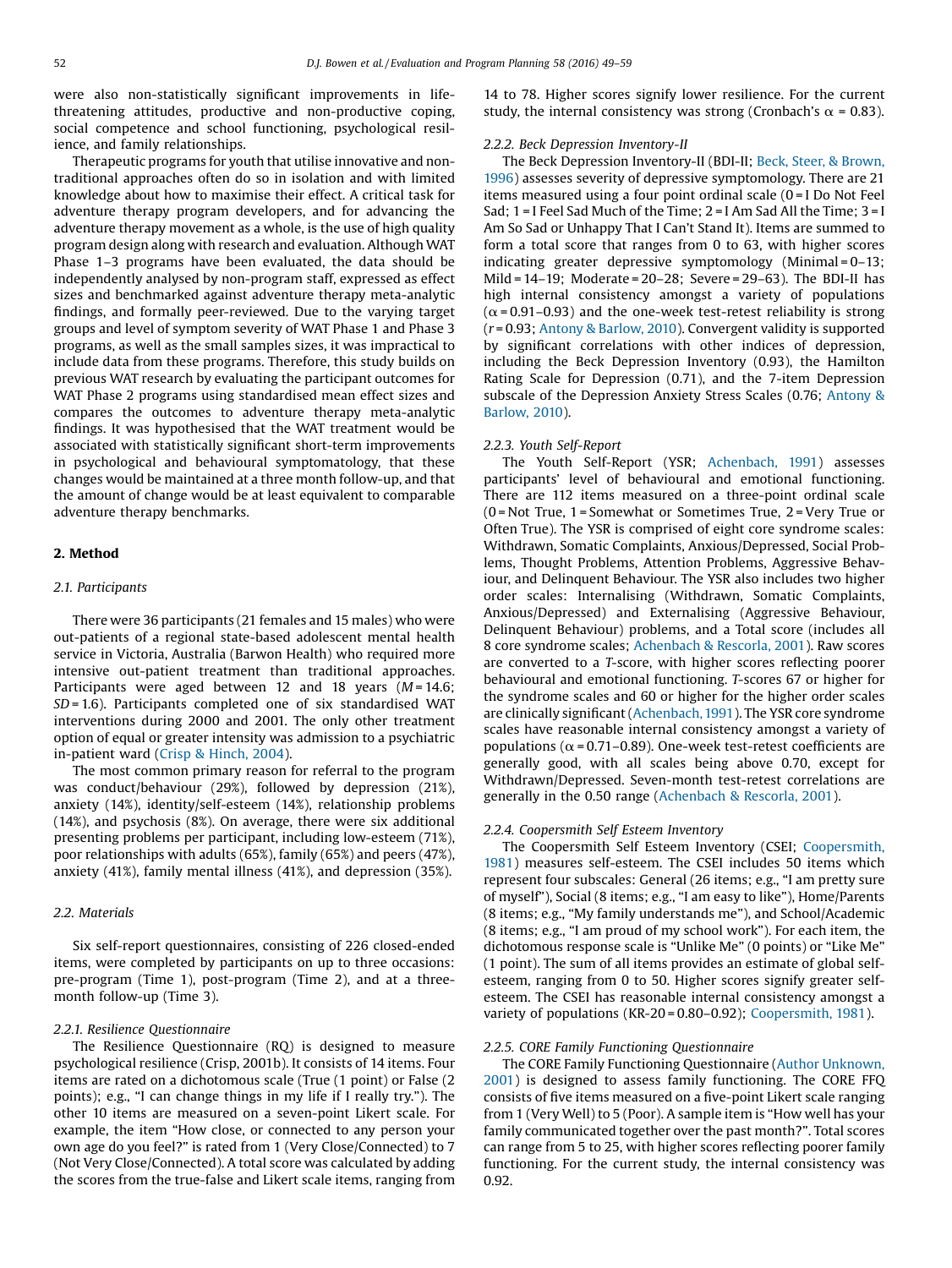## 2.2.6. Life Attitudes Schedule – Short Form

The Life Attitudes Schedule – Short Form (LAS-SF; [Rohde,](#page-10-0) Lewinsohn, Seeley, & [Langhinrichsen-Rohling,](#page-10-0) 1996) measures adolescents' suicide-proneness. The dichotomous response options for the 24 items (e.g., "I avoid unnecessary risks") were False (0) or True (1). The 12 positively worded items were reversescored and summed with the 12 negatively worded items to create a total score that can range from 0 to 24, with higher scores indicating greater risk of suicidality. The LAS-SF has reasonable internal consistency (KR-20 = 0.80), and the 30-day test-retest reliability was moderate (0.73; [Rohde](#page-10-0) et al., 2003).

# 2.3. Procedure

The questionnaires were administered in a standardised manner on a one-to-one basis prior to the first program session (Time 1), following the final program session (Time 2), and three months after the completion of the program (Time 3). Additional assistance and/or verbal administration were provided when required (e.g., poor attention or literacy skills). On average, it took 45–60 min for participants to complete the six questionnaires on each occasion.

#### 2.4. Analysis

Thirty six participants provided pre-program (Time 1; T1), post-program (Time 2; T2), and follow-up (Time 3; T3) data. However, 24% of the data values were missing due to participant non-completion of some of the survey questions, with lower completion rates for measures collected in the latter half of the test battery. Thus, multiple imputation was used to replace the missing data. Multiple imputation uses a regression-based procedure to generate multiple copies of the data set, each of which contains different estimates of the missing values [\(Enders,](#page-9-0) [2010](#page-9-0)). Based on [Graham](#page-10-0)'s (2012) recommendation, the Markov-Chain Monte Carlo (MCMC) method in SPSS 22 was used to generate 40 imputed data sets, with 50 iterations of MCMC between each imputation. Methodologists regard multiple imputation as a "state of the art" missing data technique because it improves the accuracy and the power of the analyses relative to other missing data handling methods (Schafer & [Graham,](#page-10-0) 2002).

Scale means were reflected, where necessary, so that increased scores over time signified improvement. Short-term (T1–T2) and follow-up (T2–T3) changes were investigated using descriptive statistics and standardised mean ESs (Hedges' g). A commonly referred to rule of thumb for interpreting standardised mean ESs is 0.20 (small), 0.50 (medium), and 0.80 (large; [Cohen,](#page-9-0) 1988). Ninety percent confidence intervals (CIs) for ESs are also reported. If an ES CI excludes zero, then the ES is statistically significant (Ellis, [2010](#page-9-0)). However, ES CIs should be interpreted with caution as power for a two-tailed test was estimated to be 47%, based on the overall average ES (0.26), a sample size of 36, and a 90% confidence level. ESs are also expressed as estimated percentages of participants who improved, using the Binomial Effect Size Display (BESD; Randolph & [Edmondson,](#page-10-0) 2005) and Cohen's (1988)  $U_3$ . Using the BESD, an effect size of 0.2 is equivalent to a 10% increase in the outcome of interest, whilst an effect size of 0.4 is equivalent to a 20% increase in the outcome of interest. Using Cohen's  $U_3$ , an effect size of 0.2 is equivalent to 58% of participants who received treatment being better off than an equivalent group who did not participate, whilst an effect size of 0.4 means that 66% of participants who received treatment are likely to be better off than an equivalent group who did not participate.

Participants were an out-patient group of adolescents with diverse reasons for referral, thus it was important to consider the outcomes in clinical terms, that is, the presence or absence of pathology [\(Kazdin,](#page-10-0) 1999). Additional analyses ([Glasser,](#page-10-0) 2014) were conducted for the two questionnaires (BDI-II and YSR) in which clinical cut-offs were available. Short-term and follow-up changes for participants who reported clinical and non-clinical levels of depression and behavioural and emotional dysfunction pre-program were investigated using descriptive statistics and standardised mean ESs. Short-term and follow-up descriptive statistics and ESs were also calculated for the most severe symptom for each participant, as indicated by the most elevated subscale on the YSR for each participant before treatment.

#### 3. Results

#### 3.1. Overall

Descriptive statistics for participant responses to each of the six questionnaires at T1–T3 are presented in [Tables](#page-5-0) 2–4 , along with standardised mean ESs with CIs for short-term changes (T1– T2) and during the follow-up period (T2–T3). Overall and questionnaire total results are shown in [Table](#page-5-0) 2. Subscale results for the CSEI (self-esteem) are shown in [Table](#page-5-0) 3 and the YSR (behavioural and emotional functioning) subscale results for participants with clinical and non-clinical range pre-program scores are shown in [Table](#page-5-0) 4. [Tables](#page-5-0) 2 and 3 also show short-term ES adventure therapy benchmarks for 10–17 years olds from Bowen and Neill's [\(2013b\)](#page-9-0) meta-analysis. Statistically significant short-term ESs and meta-analytic benchmarks for all participants and clinical range participants are presented in [Fig.](#page-6-0) 1.

The overall short-term ES for WAT program participants was small, positive, and statistically significant (0.26), representing a 13% overall improvement and is akin to 60% of participants reporting improvements at the end of the program. The total short-term ESs were statistically significant for two of the questionnaires ( $p < 0.10$ ; RQ (resilience) ES = 0.49; BDI-II (depression) ES = 0.46) and non-significant for the other four questionnaires ( $p > 0.10$ ; YSR (behavioural and emotional functioning) ES = 0.36; CSEI (self-esteem) ES = 0.20; CORE FFQ (family functioning) ES = 0.12; LAS-SF (Suicidal-proneness) ES =  $-0.06$ ; see [Table](#page-5-0) 2).

The overall follow-up period (T2–T3) ES was very small, negative, and not statistically significant  $(-0.06)$ , representing a 3% loss, and thus indicating overall retention of the short-term gains. During the follow-up period, the total ES was statistically significant for one questionnaire (suicidal-proneness ES = 0.43) and not statistically significant for the other five measures (family functioning  $ES = -0.58$ ; resilience  $ES = -0.30$ , depression  $ES =$ 0.00, behavioural and emotional functioning ES = 0.03, and selfesteem ES = 0.06; see [Table](#page-5-0) 2). The follow-up result for suicideproneness represents a 21% improvement and is akin to 67% of participants reporting improvements in suicidality during the three-month follow-up period.

#### 3.2. Self-Esteem

The results for the CSEI (self-esteem) subscales are reported in [Table](#page-5-0) 3. The short-term ESs were statistically significant for one of the subscales (Social  $ES = 0.40$ ) and non-significant for the other three subscales (Home/Parents ES = 0.34; General ES = 0.21; School/Academic  $ES = -0.18$ ). During the follow-up period, the ES for one of the subscales was statistically significant (General ES = 0.39), while the ES for the other three subscales was nonsignificant (School/Academic ES =  $0.08$ ; Social ES =  $-0.03$ ; Home/ Parents  $ES = -0.22$ ).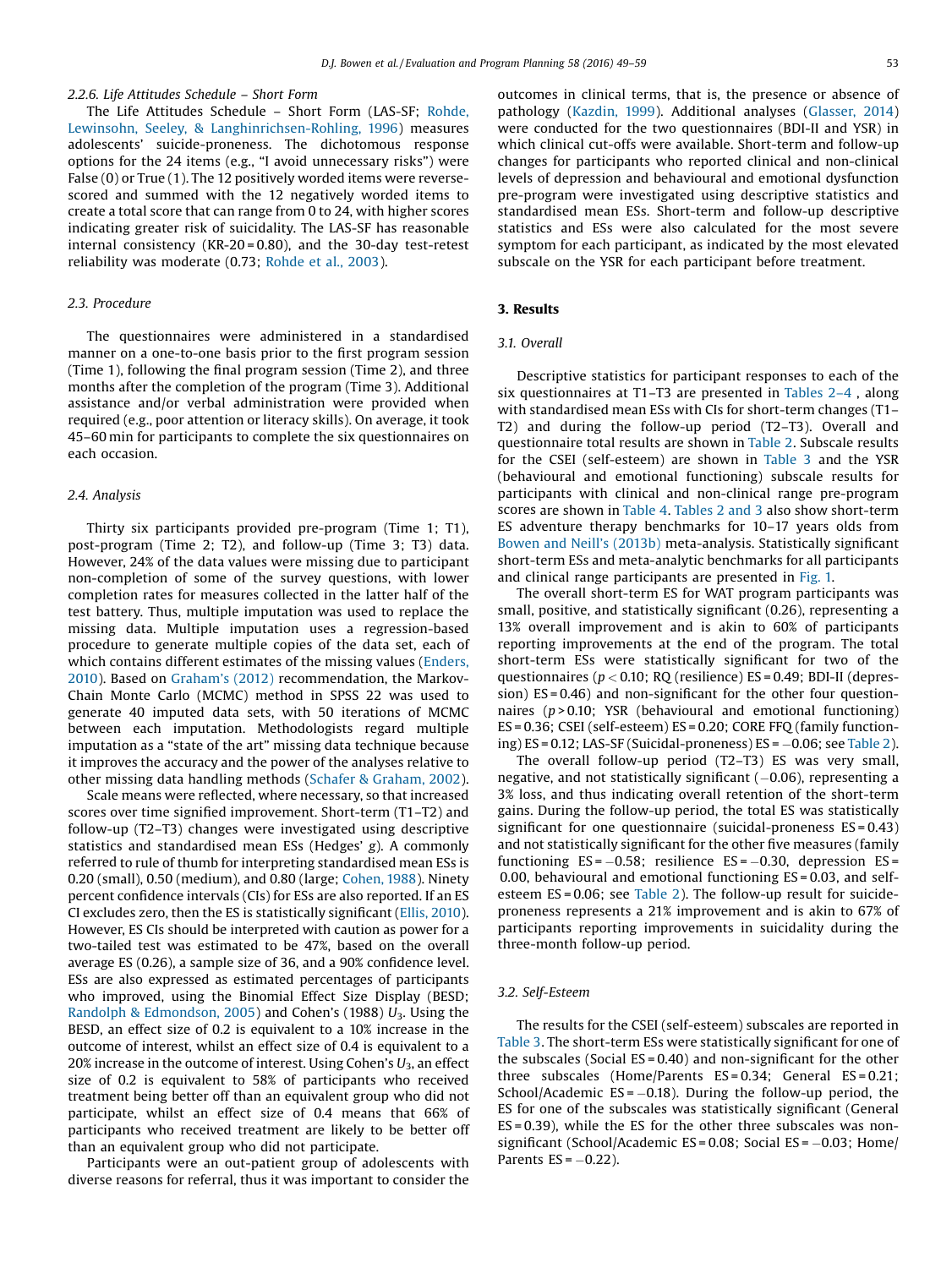# <span id="page-5-0"></span>Table 3

Descriptive statistics for T1, T2, and T3 self-esteem (CSEI) subscales, with effect sizes, 90% confidence intervals for WAT participants, and comparative benchmarks ( $N=36$ ).

| Self-Esteem Subscales | T1 M(SD)     | T2 M(SD)     | T3 M(SD)     | $ST_{FS}$ | ST <sub>CI</sub> | $FU_{FS}$ | FU <sub>CI</sub> | $ST$ BM <sub>FS</sub> | $ST$ BM $_{CI}$ | <b>BM</b> Used      |
|-----------------------|--------------|--------------|--------------|-----------|------------------|-----------|------------------|-----------------------|-----------------|---------------------|
| General               | 12.61 (6.07) | 13.80 (5.14) | 15.70 (4.47) | 0.21      | $-0.18:60$       | 0.39      | 0.00:0.79        | 0.41                  | 0.34:0.47       | Self-Concept        |
| Home/Parents          | 3.50(2.34)   | 4.29(2.27)   | 3.79(2.24)   | 0.34      | $-0.05:73$       | $-0.22$   | $-0.61:0.17$     | 0.31                  | 0.14:0.48       | Family Development  |
| School/Academic       | 3.78 (1.95)  | 3.46(1.66)   | 3.59(1.52)   | $-0.18$   | $-0.57:0.21$     | 0.08      | $-0.31:0.47$     | 0.44                  | 0.34:0.54       | Academic Perception |
| Social                | 4.42 (6.07)  | 5.18(1.93)   | 5.13(1.75)   | 0.40      | 0.01:0.79        | $-0.03$   | $-0.41:0.36$     | 0.41                  | 00.49           | Social Development  |
| Total                 | 48.58(20.71  | 53.51(17.76) | 54.47(15.50) | 0.26      | $-0.13:0.64$     | 0.06      | $-0.33:0.45$     | 0.41                  | 0.34:0.47       | Self-Concept        |

\* indicates ES is statistically significant.

#### Table 2

| Descriptive statistics for T1-T3 questionnaire totals and overall, with effect sizes, 90% confidence intervals for WAT participants, and comparative benchmarks ( $N=36$ ) |  |  |  |
|----------------------------------------------------------------------------------------------------------------------------------------------------------------------------|--|--|--|
|                                                                                                                                                                            |  |  |  |

| Constructs                             | T1 M(SD)         | T2 M(SD)         | T3 M(SD)         | ST <sub>FS</sub> | ST <sub>CI</sub>  | FU <sub>FS</sub>     | FU <sub>CI</sub>    | ST<br>$BM_{FS}$  | $ST$ BM $_{CI}$     | <b>BM Category</b>    |
|----------------------------------------|------------------|------------------|------------------|------------------|-------------------|----------------------|---------------------|------------------|---------------------|-----------------------|
| Behavioural & Emotional<br>Functioning | 36.51 (7.92)     | 39.21 (7.09)     | 39.44 (7.14)     | 0.36             | $-0.03:$<br>0.75  | 0.03                 | $-0.36:0.42$        | $0.46^*$         | 0.37:0.54           | Clinical              |
| Depression                             | 42.33<br>(15.26) | 48.63<br>(12.04) | 48.61<br>(11.30) | $0.46^{\degree}$ | 0.07:0.85         | 0.00                 | $-0.39:0.39$        | $0.46^{\degree}$ | 0.37: 0.54 Clinical |                       |
| <b>Family Functioning</b>              | 13.25 (4.19)     | 13.75 (4.01)     | 11.48 (3.85)     | 0.12             | $-0.27:0.51$      | $-0.58$ <sup>*</sup> | $-0.97:$<br>$-0.18$ | 0.31             | 0.14:0.48           | Family<br>Development |
| Resilience                             | 33.53<br>(12.09) | 38.94 (9.80)     | 36.00 (9.51)     | $0.49^{\degree}$ | 0.10:0.89         | $-0.30$              | $-0.69:0.09$        | $0.46^{\degree}$ | 0.37:0.54           | Clinical              |
| Self-Esteem                            | 48.58<br>(20.71) | 53.51 (17.76)    | 54.47<br>(15.50) | 0.26             | $-0.13:0.64$ 0.06 |                      | $-0.33:0.45$        | $0.41^{\degree}$ | 0.34:<br>0.47       | Self-Concept          |
| Suicidal-Proneness                     | 15.85 (3.95)     | 15.57 (5.28)     | 17.52 (3.77)     | $-0.06$          | $-0.45:$<br>0.33  | 0.43                 | 0.03:0.82           | $0.46^{\degree}$ | 0.37:0.54           | Clinical              |
| Overall                                |                  |                  |                  | 0.26             | 0.12:0.41         | $-0.06$              | $-0.28:0.16$        | 0.44             | 0.38:<br>0.50       | Total                 |

Note: ST = Short-Term; FU = Follow-Up; ES = Effect Size (Hedges g); CI = Confidence Interval; BM = Benchmark (10-17 year olds; obtained from [Bowen](#page-9-0) and Neill, 2013b). \* indicates ES is statistically significant. An increase in mean over time signifies improvement.

# 3.3. Depression

#### 3.3.1. Clinical participants

Twenty-three participants reported clinical levels of depressive symptoms pre-program, as measured by the BDI-II (T1 $M = 34.03$ , SD= 12.84; Severe range; see [Fig.](#page-6-0) 2). For these participants, the short-term change was large, positive, and statistically significant (ES = 0.80; 37% change; CI = 0.30:1.31; T2 M = 44.19, SD= 12.45; Mild range). Change during the follow-up period was very small, positive, and not statistically significant (0.03; 1% change;  $CI = -0.46:0.51$ ; T3  $M = 44.51$ ,  $SD = 11.31$ ; Mild range), indicating retention of the short-term gains. The average short-term effect is akin to 79% of clinical range participants reporting improvements in mental health at the end of the program and at follow-up.

#### 3.3.2. Non-clinical participants

Thirteen participants reported non-clinical levels of depressive symptoms pre-program  $(T1 M = 57.00, SD = 3.99;$  Minimal range;

# Table 4

Descriptive statistics for T1, T2, and T3 behavioural and emotional (YSR) subscales, with effect sizes, and 90% confidence intervals for WAT participants in the clinical and nonclinical range before treatment.

| Behavioural & Emotional Subscales | N              | T1 M (SD)                   | T2M(SD)                      | T3M(SD)                      | $ST_{ES}$           | ST <sub>CI</sub> | $FU_{ES}$ | FU <sub>CI</sub> |
|-----------------------------------|----------------|-----------------------------|------------------------------|------------------------------|---------------------|------------------|-----------|------------------|
| Clinical Range Participants       |                |                             |                              |                              |                     |                  |           |                  |
| Internalising                     | 26             | $31.69^{\#}$ (6.37)         | 37.46 (7.64)                 | 38.34 (7.45)                 | $0.82^{\degree}$    | 0.35:1.30        | 0.12      | $-0.34:0.57$     |
| Somatic Complaints                | 11             | $23.96^{\#}$ (9.45)         | 35.51 (7.46)                 | 34.81 (10.76)                | $1.36^\circ$        | 0.58:2.13        | $-0.08$   | $-0.78:0.63$     |
| Anxious/Depressed                 | 23             | $25.00^{#}$ (8.62)          | 32.86 (10.13)                | 35.25 (9.88)                 | $0.84^{\degree}$    | 0.33:1.34        | 0.24      | $-0.25:0.73$     |
| Withdrawn                         | $\overline{7}$ | $29.31^{\#}$ (3.02)         | 34.82 (12.87)                | 37.87 (7.22)                 | 0.59                | $-0.31:1.49$     | 0.29      | $-0.59:1.18$     |
| Externalising                     | 21             | $30.13$ <sup>#</sup> (7.60) | $33.41^{\#}$ (8.17)          | 34.44 (8.88)                 | 0.42                | $-0.10:0.93$     | 0.12      | $-0.39:0.63$     |
| Social Problems                   | 18             | $28.10^{#}$ (5.09)          | 34.09 (11.03)                | 36.22 (7.61)                 | $0.70^{1}$          | 0.13:1.26        | 0.22      | $-0.33:0.77$     |
| <b>Attention Problems</b>         | 16             | $22.50^{*}$ (9.92)          | $29.95$ <sup>#</sup> (14.92) | $32.29^{\#}$ (8.90)          | 0.59                | $-0.01:1.18$     | 0.19      | $-0.39:0.77$     |
| Thought Problems                  | 8              | $27.37^{\#}$ (8.89)         | 40.19 (5.57)                 | 34.06 (14.42)                | $1.73$ <sup>*</sup> | 0.76:2.69        | $-0.56$   | $-1.40:0.28$     |
| Aggressive Behaviour              | 10             | $24.64$ <sup>#</sup> (7.94) | $31.51$ <sup>#</sup> (8.77)  | $29.77$ <sup>#</sup> (10.27) | $0.82^*$            | 0.06:1.59        | $-0.18$   | $-0.92:0.55$     |
| Delinquent Behaviour              | 15             | $24.86^{\#}$ (7.22)         | $28.00^{*}$ (9.06)           | $32.79$ <sup>#</sup> (10.79) | 0.38                | $-0.22:0.99$     | 0.48      | $-0.13:1.09$     |
| Total                             | 26             | $32.18$ <sup>#</sup> (5.80) | 36.54 (6.56)                 | 36.66 (6.74)                 | $0.70^{\degree}$    | 0.23:1.17        | 0.02      | $-0.44:0.47$     |
| Non-Clinical Range Participants   |                |                             |                              |                              |                     |                  |           |                  |
| Internalising                     | 10             | 45.81 (3.21)                | 44.32 (4.87)                 | 44.42 (4.00)                 | $-0.36$             | $-1.10:0.38$     | 0.02      | $-0.71:0.76$     |
| Somatic Complaints                | 25             | 42.78 (5.17)                | 43.66 (6.01)                 | 42.21 (5.73)                 | 0.16                | $-0.31:0.62$     | $-0.25$   | $-0.71:0.22$     |
| Anxious/Depressed                 | 13             | 45.07 (4.35)                | 44.10 (6.33)                 | 44.01 (5.86)                 | $-0.18$             | $-0.83:0.47$     | $-0.01$   | $-0.66:0.63$     |
| Withdrawn                         | 29             | 41,68(5,60)                 | 42.35 (5.64)                 | 43.57 (4.93)                 | 0.12                | $-0.31:0.55$     | 0.23      | $-0.20:0.66$     |
| Externalising                     | 15             | 46.03 (2.64)                | 44.68 (5.41)                 | 44.00 (5.13)                 | $-0.32$             | $-0.92:0.29$     | $-0.13$   | $-0.73:0.47$     |
| Social Problems                   | 18             | 41.52 (6.12)                | 41.87 (8.07)                 | 40.22 (8.76)                 | 0.05                | $-0.50:0.60$     | $-0.20$   | $-0.75:0.35$     |
| <b>Attention Problems</b>         | 20             | 42.74 (4.57)                | 42.30 (6.36)                 | 41.81 (6.96)                 | $-0.08$             | $-0.60:0.44$     | $-0.07$   | $-0.59:0.45$     |
| Thought Problems                  | 28             | 46.03(5.13)                 | 45.04 (5.93)                 | 44.65 (6.01)                 | $-0.18$             | $-0.62:0.26$     | $-0.07$   | $-0.51:0.37$     |
| Aggressive Behaviour              | 26             | 43.68 (5.46)                | 43.07 (7.02)                 | 42.74 (6.38)                 | $-0.10$             | $-0.55:0.36$     | $-0.05$   | $-0.51:0.41$     |
| Delinquent Behaviour              | 21             | 42.73 (4.57)                | 42.53 (6.36)                 | 41.36 (6.96)                 | $-0.04$             | $-0.54:0.47$     | $-0.18$   | $-0.68:0.33$     |
| Total                             | 10             | 45.17 (2.91)                | 44.55 (4.67)                 | 45.01 (3.97)                 | $-0.16$             | $-0.90:0.58$     | 0.11      | $-0.63:0.84$     |

Note: # indicates mean in the clinical range (reflected T-score clinical range = 0-33). \* indicates ES is statistically significant.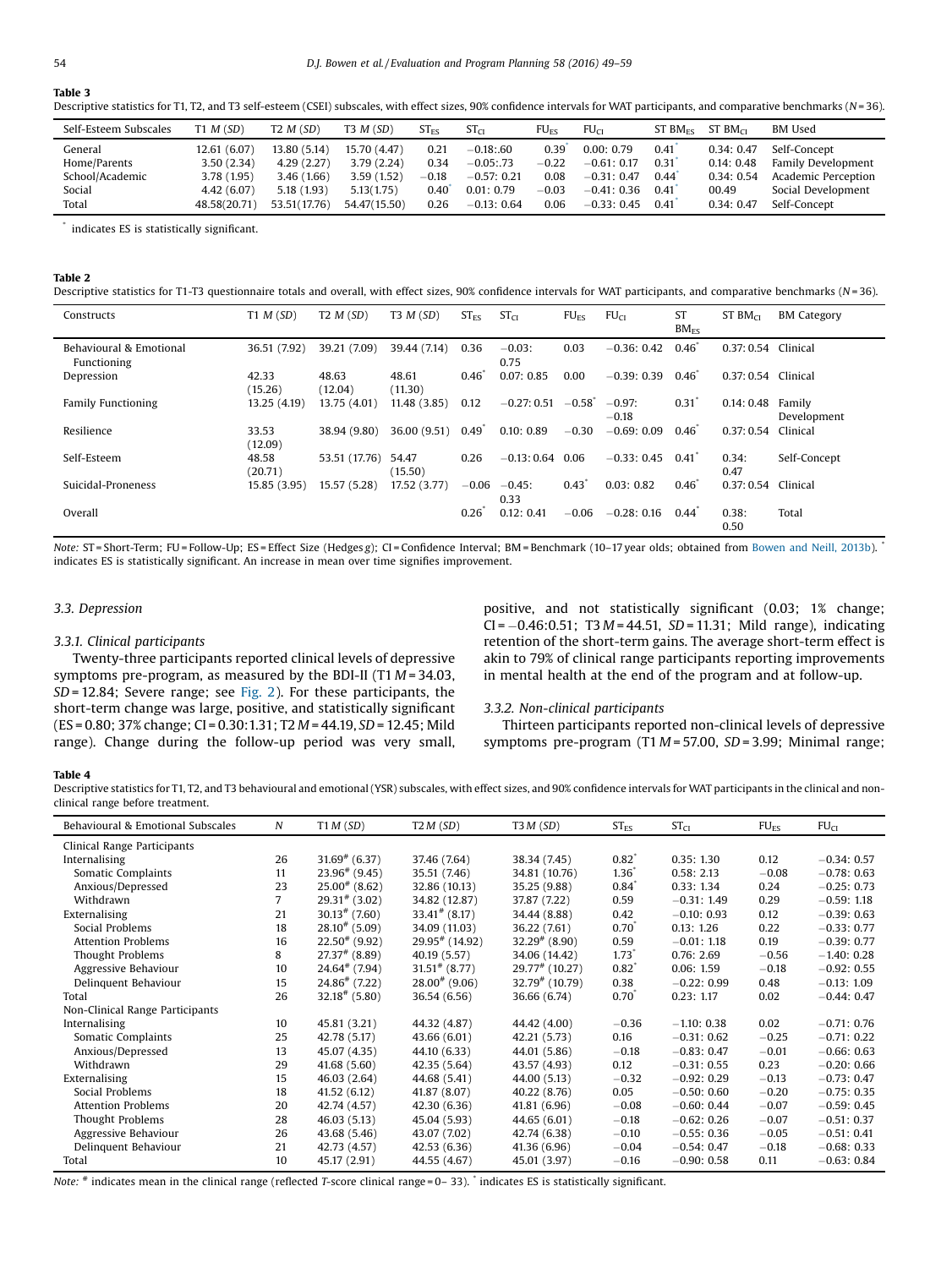<span id="page-6-0"></span>

Fig. 1. Statistically significant short-term effect sizes and meta-analytic benchmarks for all participants and clinical range participants.

see Fig. 2). For these participants, the short-term ES was small, positive, and not statistically significant (ES = 0.26; 13% change;  $CI = -0.39:0.91$ ; T2  $M = 58.1$ ; Minimal range). During the follow-up period for these participants, the ES was small, positive, and not statistically significant (ES =  $0.22$ ; 11% change; CI =  $-0.42$ : $0.87$ ; T3  $M = 59.1$ ; Minimal range). Thus, for these non-clinical participants, there was small, positive and non-significant change from pre-program to post-program, and from post-program to followup.

#### 3.4. Behavioural and emotional functioning

#### 3.4.1. Clinical participants: total

Twenty six participants reported clinical levels of behavioural and emotional dysfunction pre-program, as measured by the YSR (see [Table](#page-5-0) 4). For these participants, the overall short-term ES was large, positive, and statistically significant (0.70; 33% change). The follow-up period ES was very small, positive, and not statistically significant (0.02; 1% change), indicating retention of the shortterm gains. The average overall short-term effect is akin to 76% of clinical range participants reporting improvements in mental health at the end of the program and at follow-up.



Fig. 2. Pre-program, post-program and 3-month follow-up depressive symptom (BDI-II) means for participants in the clinical ( $N=23$ ) and non-clinical ( $N=13$ ) range before treatment.

#### 3.4.2. Non-clinical participants: total

Ten participants reported non-clinical levels of overall behavioural and emotional dysfunction pre-program (see [Table](#page-5-0) 4). For these participants, the overall short-term ES was small, negative, and not statistically significant  $(-0.16; -8\%)$  change). During the follow-up period, the ES was small, positive, and not statistically significant (0.11; 4% change). Thus, for these non-clinical participants, there was minimal change from pre-program to postprogram and from post-program to follow-up.

#### 3.4.3. Clinical participants: sub-scales

The short-term ES for the 26 participants who reported clinical levels of Internalising problems was large, positive, and statistically significant (0.82; 38% change) and for the 21 participants who reported clinical levels of Externalising problems, the ES was moderate, positive, and not statistically significant (0.42; 21% change). During the follow-up period, the change in Internalising and Externalising problems was very small, positive, and not statistically significant (ES = 0.12; 6% change).

Analyses of changes for participants with clinical-range preprogram scores for each of the YSR subscales found large to very large statistically significant short-term ESs for five subscales (Thought problems,  $ES = 1.73$ ,  $n = 8$ ; Somatic Complaints  $ES = 1.36$ ,  $n = 11$ ; Anxious/Depressed ES = 0.84,  $n = 23$ ; Aggressive Behaviour ES = 0.82,  $n = 10$ ; Social Problems ES = 0.70,  $n = 18$ ) and three of the subscales were non-significant (Attention Problems ES = 0.59,  $n = 16$ ; Withdrawn ES = 0.59,  $n = 7$ ; Delinquent Behaviour ES = 0.38,  $n = 15$ ; see Fig. 1). The YSR subscale ESs during the follow-up period were non-significant and ranged from moderate and positive (Delinquent Behaviour, ES = 0.48; 23% change;  $n = 16$ ) to moderate and negative (Thought Problems,  $ES = -0.56$ ; 27% change;  $n = 8$ ). Thus, there was clinically significant change for those within the clinical ranges for five out of eight YSR subscales (internalising problems, social problems, aggressive behaviour, anxiety/depression, somatic complaints and thought problems), which were retained at follow-up.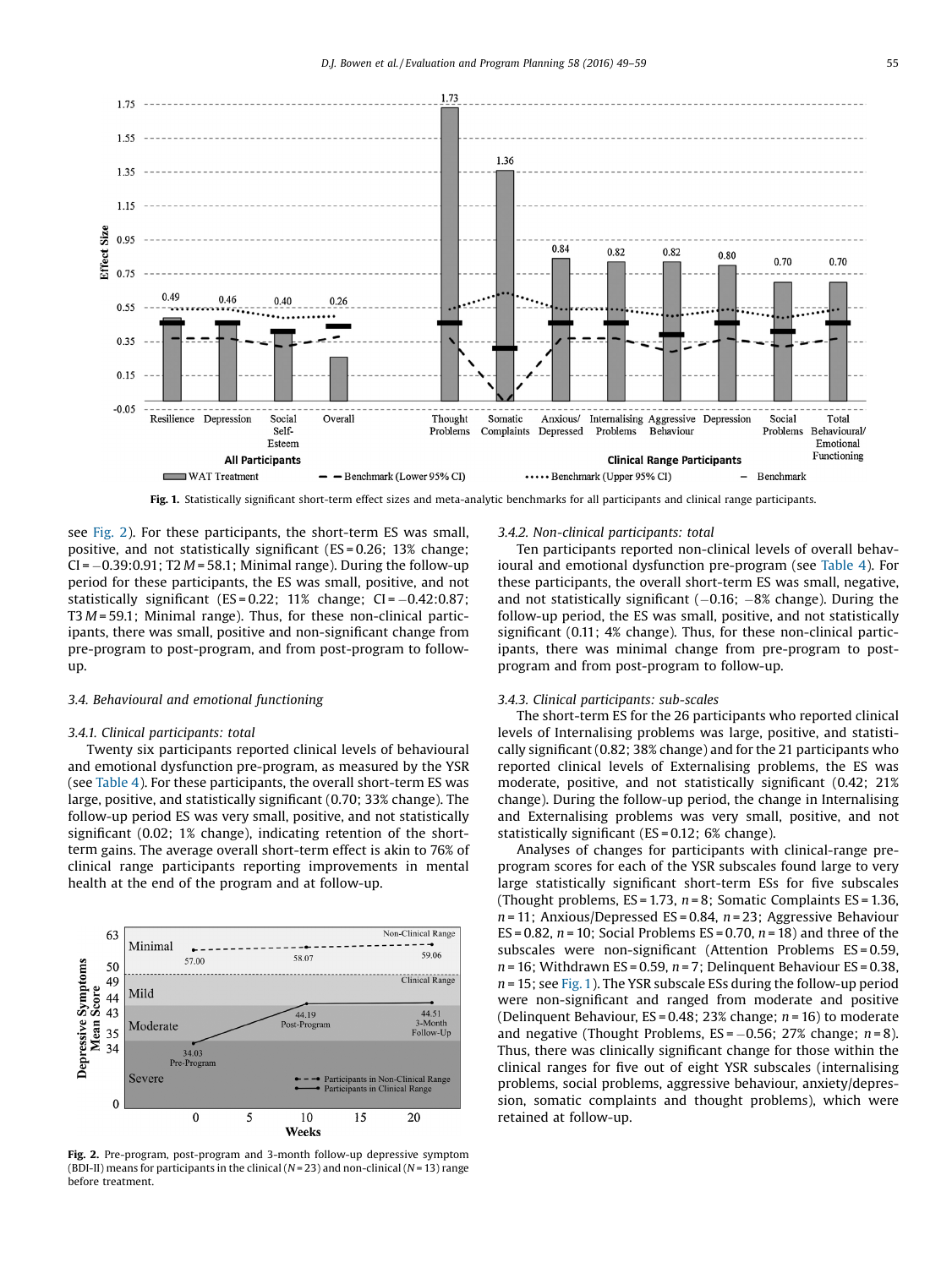# 3.4.4. Non-clinical participants: sub-scales

The short-term ES for participants who reported non-clinical levels of Internalising and/or Externalising problems was moderate, negative, and not statistically significant  $(-0.36; 18%$  change;  $n = 10$  and ES = -0.32; 16% change;  $n = 15$  respectively). During the follow-up period, the change in Internalising problems was very small, positive, and not statistically significant (ES = 0.02; 1%) change), whilst the change in Externalising problems was small, negative, and not statistically significant ( $ES = -0.13$ , a 1% change). The eight core syndrome subscale short-term ESs were nonsignificant and ranged from small and positive (Somatic Complaints,  $ES = 0.16$ ; 8% change;  $n = 25$ ) to small and negative  $(Anxious/Depressed and Thought Problems, ES =  $-0.18$ ; 9% change;$  $n = 13$  and 28 respectively). The eight core syndrome subscale ESs during the follow-up period were non-significant and ranged from small and positive (Withdrawn,  $ES = 0.23$ ; 11% change;  $n = 29$ ) to small and negative (Somatic Complaints,  $ES = -0.25$ ; 12% change;  $n = 25$ ). Thus, for these non-clinical participants, there was minimal change from pre-program to post-program and from post-program to follow-up.

#### 3.4.5. Severest symptoms

Short-term and follow-up ESs were also calculated for the most severe symptom for each participant, as indicated by the most elevated subscale on the YSR for each of the 36 participants before treatment (T1  $M = 24.58$ ,  $SD = 12.34$ ;  $N = 36$ ; clinical range; see Fig. 3). The short-term ES for the most severe symptoms was moderate, positive, and statistically significant (ES = 0.57; 27% change; CI = 0.18:0.97; T2 M = 32.29, SD= 14.55; clinical range). The follow-up ES was very small, negative, and not statistically significant (ES =  $-0.02$ ; 1% change; CI =  $-0.40$ :0.37; T3 M = 32.06, SD= 14.24; clinical range), indicating retention of the short-term gains. The average short-term ES of 0.57 is akin to 72% of program participants reporting short-term improvements in the most problematic aspect of their behavioural and emotional functioning.

#### 4. Discussion

This study examined the short- and longer-term changes in WAT participants' psychosocial, behavioural, and psychological functioning. These changes are interpreted here in the context of adventure therapy and psychotherapeutic meta-analytic outcome research. Lessons learned and limitations of the present study are also considered.



#### Fig. 3. Pre-program, post-program and follow-up YSR means for the most severe behavioural and emotional dysfunction for participants before treatment  $(N=36)$ .

#### 4.1. Efficacy of WAT

#### 4.1.1. Overall short-term effect

This study provides mixed evidence about the effectiveness of WAT as a psychotherapeutic treatment. Overall, there was a small, positive, statistically significant short-term impact on the measured outcomes ( $ES = 0.26$ ). This result is similar to meta-analytic results for 10–17 year old adventure therapy participants [\(Bowen](#page-9-0) & Neill, [2013b\),](#page-9-0) but is lower than findings from psychotherapy outcome research. There were moderate, statistically significant, short-term improvements in participants' psychological resilience and depression, moderate, non-statistically significant improvements in behavioural and emotional functioning, and small, nonstatistically significant improvements in self-esteem and family functioning. There was little to no evidence of short-term improvements in suicidality. All the short-term effects were within the adventure therapy age-based meta-analytic benchmark CIs, except for suicidality which was lower than the comparable benchmark.

#### 4.1.2. Overall follow-up effect

The overall follow-up ES was very small, negative, and not significant ( $ES = -0.06$ ), indicating no substantial change during the three-month follow-up period. This finding is consistent with the very small, positive, non-statistically significant follow-up ES for adventure therapy (ES = 0.03) reported by [Bowen](#page-9-0) and Neill [\(2013a\).](#page-9-0) The follow-up effect was not significant for each of questionnaire totals and subscales, with the exception of family functioning, for which participants reported reduced functioning, and suicide-proneness, which decreased. As family functioning can be a significant factor in the development and maintenance of mental health disorders as well as social and school functioning ([Greenberg](#page-10-0) & Lippold, 2013; Patel, Flisher, Hetrick, & [McGorry,](#page-10-0) [2007](#page-10-0)), it may be an important consideration in the development of future WAT interventions to use a multi-family group format and/ or explicitly aim to teach effective family functioning strategies as an overall treatment goal. As adolescent suicide is a significant public health concern [\(Sakinofsky](#page-10-0) et al., 2007), the statistically significant reduction in suicidality at follow-up is noteworthy. The delayed change in suicidality may reflect a process that begins with improvements in resilience and levels of depressive symptoms that take time to generalise to suicide-proneness. This finding may also suggest that reductions in suicidality and self-harm risk may take several months. Adventure therapy programs such as WAT could also consider offering one or more follow-up "booster' " session to help generalise and integrate changes.

#### 4.1.3. Effect on self-esteem

The short-term ES for Social self-esteem was moderate, positive, and statistically significant. Self-esteem subscale effects for Social, Home/Parents, and General self-esteem were moderately positive and within the expected age-based benchmark CI, whereas the School/Academic effect was lower than expected. The follow-up effect for each of the self-esteem subscales was not significant, with the exception of General self-esteem, for which participants reported a significant increase. The delayed change in General self-esteem may reflect a process that begins with improvements in social self-esteem.

#### 4.1.4. Effect on depression

The overall short-term effect on depression was small and not significant, however the short-term effect for the 23 participants who reported clinical levels of depressive symptoms pre-program was large, positive, and statistically significant, and this was retained in the longer-term. Consistent with a previous evaluation of WAT [\(Crisp](#page-9-0) et al., 2004), the pre-program mean for these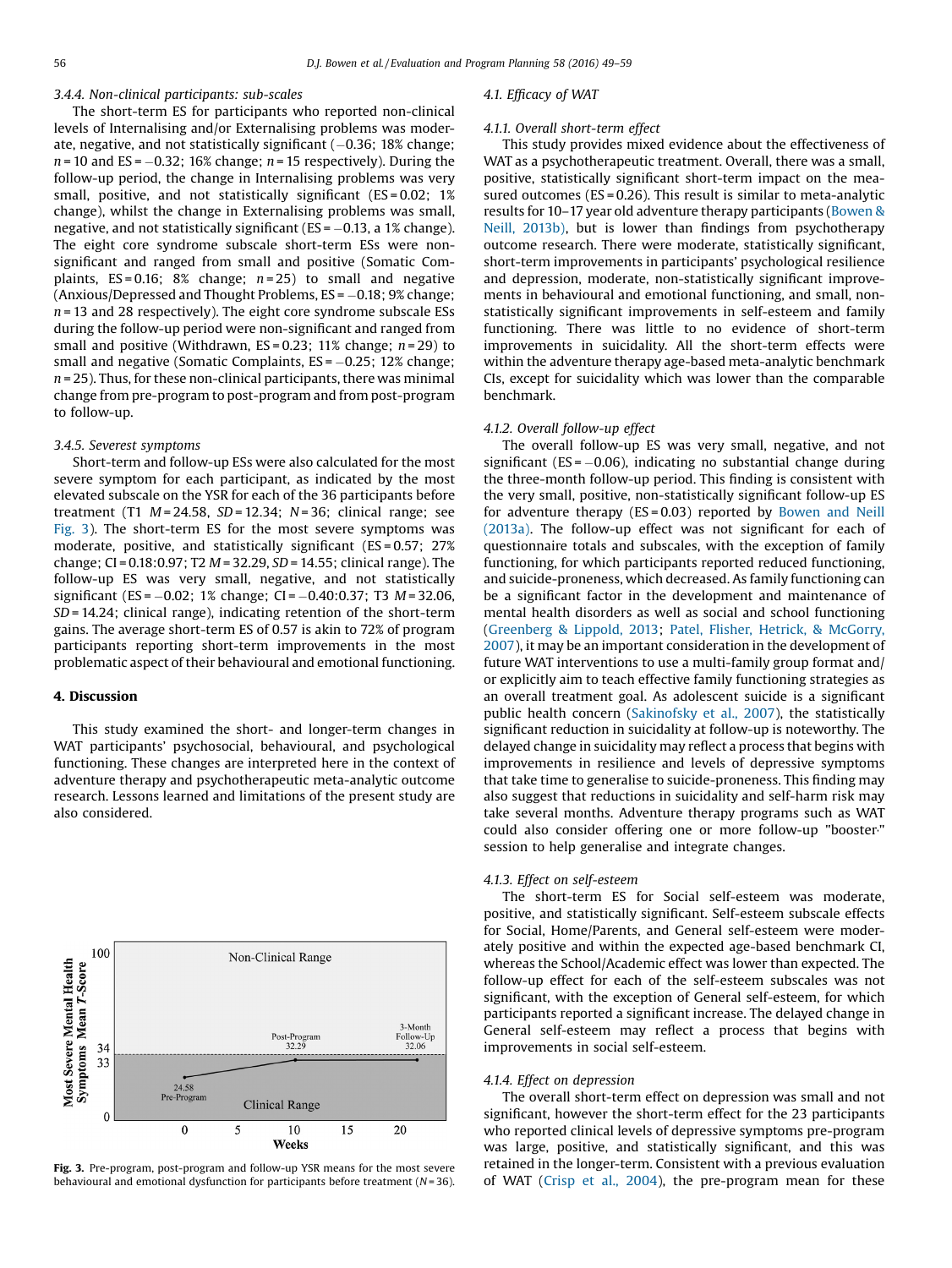participants was in the Severe range, moved to the Mild range by the end of the program, and remained in the Mild range at the three-month follow-up. There were no statistically significant short- or longer-term changes in depressive symptoms for the 13 participants who were not in the clinical range pre-program. Thus, it seems that clients with depressive symptoms respond well, with clinically meaningful reductions in symptoms. Such magnitude of benefit appears comparable to the most efficacious treatments reported in the literature (Klein et al., 2007; Michael & [Crowley,](#page-10-0) 2002; Singh & [Reece,](#page-10-0) 2014).

# 4.1.5. Effect on behavioural and emotional functioning

The overall short-term effect for the 26 participants who reported clinical levels of behavioural and emotional dysfunction pre-program was large, positive, and statistically significant, and was retained in the longer-term. Short-term effects for participants who reported clinical levels of symptoms were positive, large, and statistically significant for 6 out of the 10 of the YSR subscales (Social Problems, Aggressive Behaviour, Internalising Problems, Anxious/Depressed, Somatic Complaints, Thought Problems). These short-term changes were retained at follow-up. At the three-month follow-up, 7 out of the 10 subscale means had moved out of the clinical range. This result is important as it shows that participants experienced reduced symptoms that are clinically meaningful. For the 10 participants who reported non-clinical levels of behavioural and emotional dysfunction pre-program, there were no statistically significant short- or longer-term changes. All participants who were in the non-clinical range pre-program remained in the non-clinical range for all YSR subscales at the three-month follow-up.

The short-term WAT program effect on the most severe area of participants' symptoms was moderate, positive, and statistically significant and this change was maintained in the longer-term. This result is important as it shows that in the area of greatest need, clients experienced reduced symptoms. Although the meanT-score of the most severe area of participants' symptoms improved from pre-program to the three-month follow-up, it remained in the clinical range.

#### 4.1.6. Summary of effects

Overall, these findings suggest that WAT participants experienced a small, positive, statistically significant overall improvement in psychosocial functioning, with moderate, positive, statistically significant improvements in psychological resilience, depression, and social self-esteem, and non-significant improvements in psychological, emotional, and behavioural functioning. For the most part, the changes appear to have been retained at a three-month follow-up. Although there was no short-term change in suicidality, there was a moderate, statistically significant longerterm reduction in suicidality.

As there were diverse presenting issues, additional analyses focused on participants who were in clinical ranges pre-program. These analyses revealed large, positive, and statistically significant improvements in depressive symptomology and behavioural and emotional functioning which were retained at a three-month follow-up. In comparison, participants who were in the nonclinical range pre-program, for the most part, experienced relatively little short- or longer-term change.

#### 4.2. Lessons learned

The WAT program is an experiential, adventure activity-based approach to prevention, early intervention, and treatment for adolescents, delivered within a case management framework. Adventure therapy is not a panacea, but it can be useful in a variety of settings and for a broad spectrum of clients. Overall, there were statistically significant short-term improvements in resilience, social self-esteem and depression, and statistically significant improvements in the follow-up period for suicidality and general self-esteem. These results suggest that WAT can help adolescents to improve dysfunctional beliefs and attitudes, maladaptive behaviours, coping strategies, inadequate problem-solving methods, and to develop greater resilience to overcome risks and avoid negative outcomes in the future. However, the short-term change for academic self-esteem, when compared to the relevant metaanalytic benchmark, was lower than expected. Thus, the WAT program may be less well suited to improving adolescents' academic self-esteem.

Importantly, participants in clinical ranges pre-program, reported clinically and statistically significant improvements in depression, internalising and externalising problems, somatic complaints, anxiety, depression, withdrawal, social problems, thought problems and overall behavioural, and emotional functioning. These results suggest that WAT may be especially well suited to treating participants with clinical psychological symptoms. However, given the notable differences in results between participants in clinical and non-clinical ranges, it may be that WAT is an appropriate treatment modality for participants with clinical symptoms, but less well suited to prevention and early intervention. Alternatively, it may be that the evaluation methodology was not sufficiently targeted at indicators of efficacy with regard to prevention and early intervention.

The statistically significant improvements in suicidality and general self-esteem during the follow-up period may reflect a process that begins with improvements in resilience, alleviation of depressive symptoms, and enhanced social self-esteem but that takes time to generalise to suicide proneness and general selfesteem. Further research could investigate the reasons for, and mechanisms of, these delayed changes, as well as effects experienced by participants at even later post-program timepoints.

Despite the promise of adventure therapy and the WAT model, more in-depth and rigorous program evaluation could be considered. This could take the form of clinical trials of adventure therapy programs tailored to homogenous client groups (e.g., of depressed or conduct disordered adolescents) and use quasi- or fully-experimental designs, including wait-list control groups or cross-over designs with conventional treatments such as CBT. It could also be helpful to investigate which components of adventure therapy programs are most effective and which components could be improved. For example, exit or follow-up interviews with participants could be conducted to systematically document and analyse participants' responses to each of the program components. Additionally, interviews could investigate both intended and unintended effects of programs in order to gain a more holistic understanding of the obtained benefits. Case studies could also be informative in this respect, especially longitudinal case studies to further investigate longer-term changes. It may also be an important consideration for the development of future adventure therapy interventions to investigate the relative benefits of adventure therapy for different client types, presenting problems, and other individual differences.

#### 4.3. Limitations

This study found that WAT programs are reasonably effective, however several limitations should be considered, including the evaluation design, reliance on self-reported data, small sample size, regression to the mean, missing data, and use of non-validated questionnaires.

There was no control or comparison group, therefore conclusions about causality are unable to be made. Use of a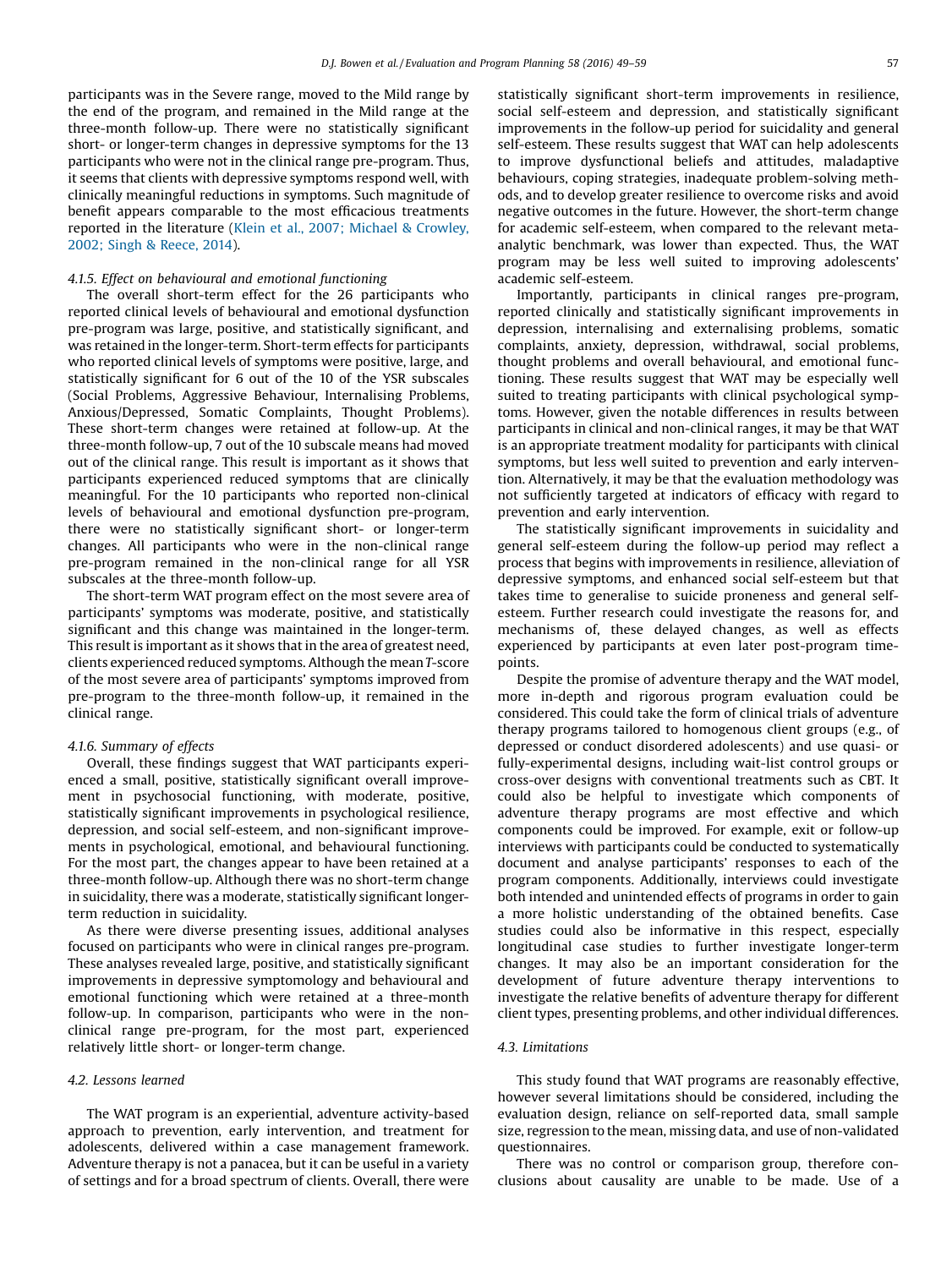<span id="page-9-0"></span>comparison and/or wait-list control group could be useful in future evaluations, and would be necessary to demonstrate the effectiveness of WAT interventions. Inclusion of comparison and/or control groups would also help to deal with the potential for regression to the mean (Barnett, van der Pols, & Dobson, 2005), given that participants in this study were pre-selected as being at-risk. Additionally, future such studies should consider including multiple long-term follow-up data collection points.

This study relied exclusively on empirical, self-reported data. Adventure therapy program evaluation studies could be strengthened by triangulating self-reported data with interviews with participants, and ratings and/or interviews with observers such as parents and teachers. Incorporation of other existing data, such as school attendance and behaviour records may also be helpful.

The small sample size  $(N=36)$  limited the current study's statistical power. Future studies with larger sample sizes would help to validate the findings of this study. Utilising a consistent, minimal set of measurement tools for every participant would allow for easier integration into larger data sets.

In applied, longitudinal research missing data is inevitable. The current study is no exception, with only a small percentage of participants completing all measures at each time point. Thus, multiple imputation was used and can be recommended for use in future adventure therapy research.

Two non-validated questionnaires (RQ (resilience) and CORE FFQ (family functioning)) were used, potentially limiting the reliability and validity of findings. Where possible, existing psychometrically validated assessment tools should be used and the psychometric properties of instrumentation should be reported. A task for future adventure therapy research is the development of purpose-built, multi-dimensional assessment tools using the best available psychometric techniques.

#### 5. Conclusion

The current study contributes to research literature about psychotherapeutic effects of adventure therapy treatment for adolescents by evaluating self-reported outcomes for 36 WAT program adolescent participants. Overall, results indicated small, statistically significant improvements (ES = 0.26) which are within the expected range of effects for adventure therapy programs with similar target groups. Large, positive, statistically significant changes were evident for participants in clinical ranges for depression and behavioural and emotional functioning. Importantly, the changes appear to have been retained at a three-month follow-up. These findings indicate that WAT offers a potentially viable alternative treatment modality to more traditional psychotherapeutic approaches for youth at-risk with clinically significant symptoms. More in-depth investigation using triangulated data, qualitative and quantitative data, evaluation of specific program components, comparison or wait-list control groups, and a larger sample would help to better understand the obtained benefits (intended and unintended), as well as what works, how it works, and what could be improved.

#### References

- Özabacı, N. (2011). Cognitive [behavioural](http://refhub.elsevier.com/S0149-7189(15)30009-4/sbref0005) therapy for violent behaviour in children and adolescents: a [meta-analysis.](http://refhub.elsevier.com/S0149-7189(15)30009-4/sbref0005) Children and Youth Services Review, 33(10), 1989–1993. [http://dx.doi.org/10.1016/j.childyouth.2011.05.027.](http://refhub.elsevier.com/S0149-7189(15)30009-4/sbref0005)
- Australian Bureau of Statistics (2007). National survey of mental health and wellbeing: summary of results (ABS Cat. No. 4326.0). Canberra: ACT: Australian Bureau of Statistics. . Retrieved from [http://www.ausstats.abs.gov.au/Ausstats/subscriber.](http://www.ausstats.abs.gov.au/Ausstats/subscriber.nsf/0/6AE6DA447F985FC2CA2574EA00122BD6/$File/43260_2007.%20pdf) [nsf/0/6AE6DA447F985FC2CA2574EA00122BD6/\\$File/43260\\_2007.](http://www.ausstats.abs.gov.au/Ausstats/subscriber.nsf/0/6AE6DA447F985FC2CA2574EA00122BD6/$File/43260_2007.%20pdf) pdf.
- [Achenbach,](http://refhub.elsevier.com/S0149-7189(15)30009-4/sbref0015) T. M., & Rescorla, L. A. (2001). Manual for the ASEBA school-age forms & profiles. [Burlington,](http://refhub.elsevier.com/S0149-7189(15)30009-4/sbref0015) VT: University of Vermont, Research Center for Children, Youth, & [Families](http://refhub.elsevier.com/S0149-7189(15)30009-4/sbref0015).

Antony, M. M., & Barlow, D. H. (Eds.). (2010). Handbook of [assessment](http://refhub.elsevier.com/S0149-7189(15)30009-4/sbref0025) and treatment planning for [psychological](http://refhub.elsevier.com/S0149-7189(15)30009-4/sbref0025) disorders. 2nd ed. New York: Guilford.

Association for Experiential Education (2012). Theory. . . Retrieved from [http://](http://www.aee.org/tapg-best-p-theory) [www.aee.org/tapg-best-p-theory.](http://www.aee.org/tapg-best-p-theory)

Author Unknown (2001). C.O.R.E. family functioning [questionnaire](http://refhub.elsevier.com/S0149-7189(15)30009-4/sbref0035). Kew East, Australia: Neo Psychology [Unpublished](http://refhub.elsevier.com/S0149-7189(15)30009-4/sbref0035) manuscript.

Barnett, A. G., van der Pols, J. C., & Dobson, A. J. (2005). [Regression](http://refhub.elsevier.com/S0149-7189(15)30009-4/sbref0040) to the mean: what it is and how to deal with it. International Journal of [Epidemiology](http://refhub.elsevier.com/S0149-7189(15)30009-4/sbref0040), 34(1), 215– 220. [http://dx.doi.org/10.1093/ije/dyh299.](http://refhub.elsevier.com/S0149-7189(15)30009-4/sbref0040)

Barrett, P. M., & Ollendick, T. H. (Eds.). (2004). Handbook of [interventions](http://refhub.elsevier.com/S0149-7189(15)30009-4/sbref0045) that work with children and [adolescents:](http://refhub.elsevier.com/S0149-7189(15)30009-4/sbref0045) prevention and treatment. Hoboken, NJ: Wiley.

Beck, A. T., Steer, R. A., & Brown, G. K. (1996). Beck [depression](http://refhub.elsevier.com/S0149-7189(15)30009-4/sbref0050) inventory, 2nd ed. San Antonio, TX: Harcourt Brace & [Company](http://refhub.elsevier.com/S0149-7189(15)30009-4/sbref0050).

- Bennett, D. S., & Gibbons, T. A. (2000). Efficacy of child [cognitive-behavioral](http://refhub.elsevier.com/S0149-7189(15)30009-4/sbref0055) interventions for antisocial behavior: a [meta-analysis.](http://refhub.elsevier.com/S0149-7189(15)30009-4/sbref0055) Child & Family Behavior Therapy, 22(1), 1–15. [http://dx.doi.org/10.1300/J019v22n01\\_01.](http://refhub.elsevier.com/S0149-7189(15)30009-4/sbref0055)
- Bowen, D. J., & Neill, J. T. (2013a). A [meta-analysis](http://refhub.elsevier.com/S0149-7189(15)30009-4/sbref0060) of adventure therapy outcomes and moderators. The Open Psychology Journal, 6, 28–53. [http://dx.doi.org/](http://refhub.elsevier.com/S0149-7189(15)30009-4/sbref0060) [10.2174/1874350120130802001.](http://dx.doi.org/10.2174/1874350120130802001)
- Bowen, D. J., & Neill, J. T. (2013b). A meta-analysis of adventure therapy outcomes and moderators: pre-post adventure therapy age-based benchmarks for outcome categories. . . Retrieved from [http://www.danielbowen.com.au/meta-analysis.](http://www.danielbowen.com.au/meta-analysis)
- Campbell, E. R.(2010). The [effectiveness](http://refhub.elsevier.com/S0149-7189(15)30009-4/sbref0070) of art therapy in reducing symptoms of trauma, anxiety, and stress: a [meta-analysis.](http://refhub.elsevier.com/S0149-7189(15)30009-4/sbref0070) Doctor of Psychology. Wheaton, IL: Wheaton [College.](http://refhub.elsevier.com/S0149-7189(15)30009-4/sbref0070)
- Cohen, J. (1988). Statistical power analysis for [behavioral](http://refhub.elsevier.com/S0149-7189(15)30009-4/sbref0075) sciences, 2nd ed. Hillsdale, NY: Lawrence Erlbaum [Associates.](http://refhub.elsevier.com/S0149-7189(15)30009-4/sbref0075)
- [Coopersmith,](http://refhub.elsevier.com/S0149-7189(15)30009-4/sbref0080) S. (1981). Self esteem inventories. Palo Alto, CA: Consulting [Psychologists.](http://refhub.elsevier.com/S0149-7189(15)30009-4/sbref0080)
- Crisp, S. J. R., & Aunger, N. (1998). [Wilderness-adventure](http://refhub.elsevier.com/S0149-7189(15)30009-4/sbref0085) therapy in adolescent mental health: a case study of a 15-year-old girl with [psychological](http://refhub.elsevier.com/S0149-7189(15)30009-4/sbref0085) and social [problems.](http://refhub.elsevier.com/S0149-7189(15)30009-4/sbref0085) Australian Journal of Outdoor Education, 2(3), 17–25.
- Crisp, S. J. R., & Hinch, C. (2004). Treatment effectiveness of WAT: a comprehensive evaluation. . . Retrieved from [http://www.neopsychology.com.au/documents/](http://www.neopsychology.com.au/documents/TreatmentEffectivenessofWAT-SummaryFindings.pdf) [TreatmentEffectivenessofWAT-SummaryFindings.pdf.](http://www.neopsychology.com.au/documents/TreatmentEffectivenessofWAT-SummaryFindings.pdf)
- Crisp, S. J. R., & Noblet, L. (2001). The adventure challenge [experience](http://refhub.elsevier.com/S0149-7189(15)30009-4/sbref0095) ACE program: [evaluation](http://refhub.elsevier.com/S0149-7189(15)30009-4/sbref0095) report Victoria. Australia: Rotary Club of North Balwyn.
- Crisp, S. J. R., & O'Donnell, M. (1998). [Wilderness](http://refhub.elsevier.com/S0149-7189(15)30009-4/sbref0100) adventure therapy in adolescent [psychiatry.](http://refhub.elsevier.com/S0149-7189(15)30009-4/sbref0100) Australian Journal of Outdoor Education, 3(1), 47–57.
- Crisp, S. J. R., O'Donnell, M. J., [Kingston,](http://refhub.elsevier.com/S0149-7189(15)30009-4/sbref0105) L., Poot, A., & Thomas, N. E. (2000). Innovative [multi-modal](http://refhub.elsevier.com/S0149-7189(15)30009-4/sbref0105) day-patient treatment for severely disordered at risk adolescents. In N. N. Singh, J. P. Leung, & A. N. Singh (Eds.), [International](http://refhub.elsevier.com/S0149-7189(15)30009-4/sbref0105) perspectives on child and adolescent mental health: (1. pp. 331–[345\).Kidlington,](http://refhub.elsevier.com/S0149-7189(15)30009-4/sbref0105) United [Kingdom:](http://refhub.elsevier.com/S0149-7189(15)30009-4/sbref0105) Elsevier.
- Crisp, S. J. R., Noblet, L., & Hinch, C. (2004). Guidelines for the practice of [wilderness](http://refhub.elsevier.com/S0149-7189(15)30009-4/sbref0110) adventure therapy: findings from the systemic [wilderness](http://refhub.elsevier.com/S0149-7189(15)30009-4/sbref0110) adventure therapy research and [development](http://refhub.elsevier.com/S0149-7189(15)30009-4/sbref0110) (SWATRAD) project. Melbourne, Australia: YouthPsych [Consulting](http://refhub.elsevier.com/S0149-7189(15)30009-4/sbref0110).
- Crisp, S. J. R. (1997). International models of best practice in wilderness and adventure therapy: implications for Australia Melbourne. Australia: Austin & Repatriation Medical Centre. . Retrieved from [http://www.nature-therapy.co.uk/resources/](http://www.nature-therapy.co.uk/resources/Adventure%20therapy%20and%20eating%20disorders.%20A%20feminist%20approach%20to%20research%20and%20practice.pdf) [Adventure%20therapy%20and%20eating%20disorders.%20A%20feminist%](http://www.nature-therapy.co.uk/resources/Adventure%20therapy%20and%20eating%20disorders.%20A%20feminist%20approach%20to%20research%20and%20practice.pdf) [20approach%20to%20research%20and%20practice.pdf](http://www.nature-therapy.co.uk/resources/Adventure%20therapy%20and%20eating%20disorders.%20A%20feminist%20approach%20to%20research%20and%20practice.pdf).
- Crisp, S. J. R. (1998). [International](http://refhub.elsevier.com/S0149-7189(15)30009-4/sbref0120) models of best practice in wilderness and adventure therapy. In C. Itin (Ed.), Exploring the [boundaries](http://refhub.elsevier.com/S0149-7189(15)30009-4/sbref0120) of adventure therapy: [international](http://refhub.elsevier.com/S0149-7189(15)30009-4/sbref0120) perspectives (pp. 56–74).Boulder, CO: Association for Experiential [Education](http://refhub.elsevier.com/S0149-7189(15)30009-4/sbref0120).
- Crisp, S. J. R. (2003). Treatment effects of a group based coping skills [intervention](http://refhub.elsevier.com/S0149-7189(15)30009-4/sbref0125) for high-risk [day-patient](http://refhub.elsevier.com/S0149-7189(15)30009-4/sbref0125) adolescents with and without a history of suicidal behaviour Doctor of Psychology. [Melbourne,](http://refhub.elsevier.com/S0149-7189(15)30009-4/sbref0125) Australia: La Trobe University.
- Crisp, S. J. R. (2014). Submission to the Australian human rights [commission's](http://refhub.elsevier.com/S0149-7189(15)30009-4/sbref0130) [examination](http://refhub.elsevier.com/S0149-7189(15)30009-4/sbref0130) of intentional self-harm and suicidal behaviour in children [Unpublished](http://refhub.elsevier.com/S0149-7189(15)30009-4/sbref0130) manuscript. Kew East, Australia: Neo Psychology.
- Curtis, N. M., Ronan, K. R., & Borduin, C. M. (2004). [Multisystemic](http://refhub.elsevier.com/S0149-7189(15)30009-4/sbref0135) treatment: a metaanalysis of outcome studies. Journal of Family [Psychology](http://refhub.elsevier.com/S0149-7189(15)30009-4/sbref0135), 18(3), 411–419. http:// [dx.doi.org/10.1037/0893-3200.18.3.411.](http://dx.doi.org/10.1037/0893-3200.18.3.411)
- National Mental Health Report (2013). Tracking progress of mental health reform in Australia 1993–2011. . . Retrieved from [http://www.health.gov.au/internet/](http://www.health.gov.au/internet/main/publishing.nsf/Content/B090F03865A7FAB9CA257C1B0079E198/$File/rep13.pdf) [main/publishing.nsf/Content/B090F03865A7FAB9CA257C1B0079E198/\\$File/](http://www.health.gov.au/internet/main/publishing.nsf/Content/B090F03865A7FAB9CA257C1B0079E198/$File/rep13.pdf) [rep13.pdf.](http://www.health.gov.au/internet/main/publishing.nsf/Content/B090F03865A7FAB9CA257C1B0079E198/$File/rep13.pdf)
- Dowd, N. E., Singer, D. G., & Wilson, R. F. (Eds.). (2006). [Handbook](http://refhub.elsevier.com/S0149-7189(15)30009-4/sbref0145) of children, culture, and violence. CA: Sage: [Thousand](http://refhub.elsevier.com/S0149-7189(15)30009-4/sbref0145) Oaks.
- Ellis, P. D. (2010). The essential guide to effect sizes: statistical power, [meta-analysis,](http://refhub.elsevier.com/S0149-7189(15)30009-4/sbref0150) and the [interpretation](http://refhub.elsevier.com/S0149-7189(15)30009-4/sbref0150) of research results. Cambridge, UK: Cambridge: University **[Press](http://refhub.elsevier.com/S0149-7189(15)30009-4/sbref0150)**
- Enders, C. K. (2010). Applied missing data analysis. New York: [Guilford.](http://refhub.elsevier.com/S0149-7189(15)30009-4/sbref0155)
- Farrington, D. P., & Welsh, B. C. (2003). [Family-based](http://refhub.elsevier.com/S0149-7189(15)30009-4/sbref0160) prevention of offending: a [meta-analysis.](http://refhub.elsevier.com/S0149-7189(15)30009-4/sbref0160) Australian and New Zealand Journal of Criminology, 36(2), 127– 151. [http://dx.doi.org/10.1375/acri.36.2.127.](http://refhub.elsevier.com/S0149-7189(15)30009-4/sbref0160)
- Gass, M. A., Gillis, H. L., & Russell, K. C. (2012). [Adventure](http://refhub.elsevier.com/S0149-7189(15)30009-4/sbref0165) therapy: theory, research, and practice. New York: [Routledge.](http://refhub.elsevier.com/S0149-7189(15)30009-4/sbref0165)
- Gitman, K. (2009). The effects of music therapy on children and [adolescents](http://refhub.elsevier.com/S0149-7189(15)30009-4/sbref0170) with mental or medical illness: a [meta-analysis](http://refhub.elsevier.com/S0149-7189(15)30009-4/sbref0170) Doctor of Philosophy. Buffalo, NY: University of New [York.](http://refhub.elsevier.com/S0149-7189(15)30009-4/sbref0170)

[Achenbach,](http://refhub.elsevier.com/S0149-7189(15)30009-4/sbref0020) T. M. (1991). Manual for the youth self report. Burlington, VT: University of [Vermont.](http://refhub.elsevier.com/S0149-7189(15)30009-4/sbref0020)